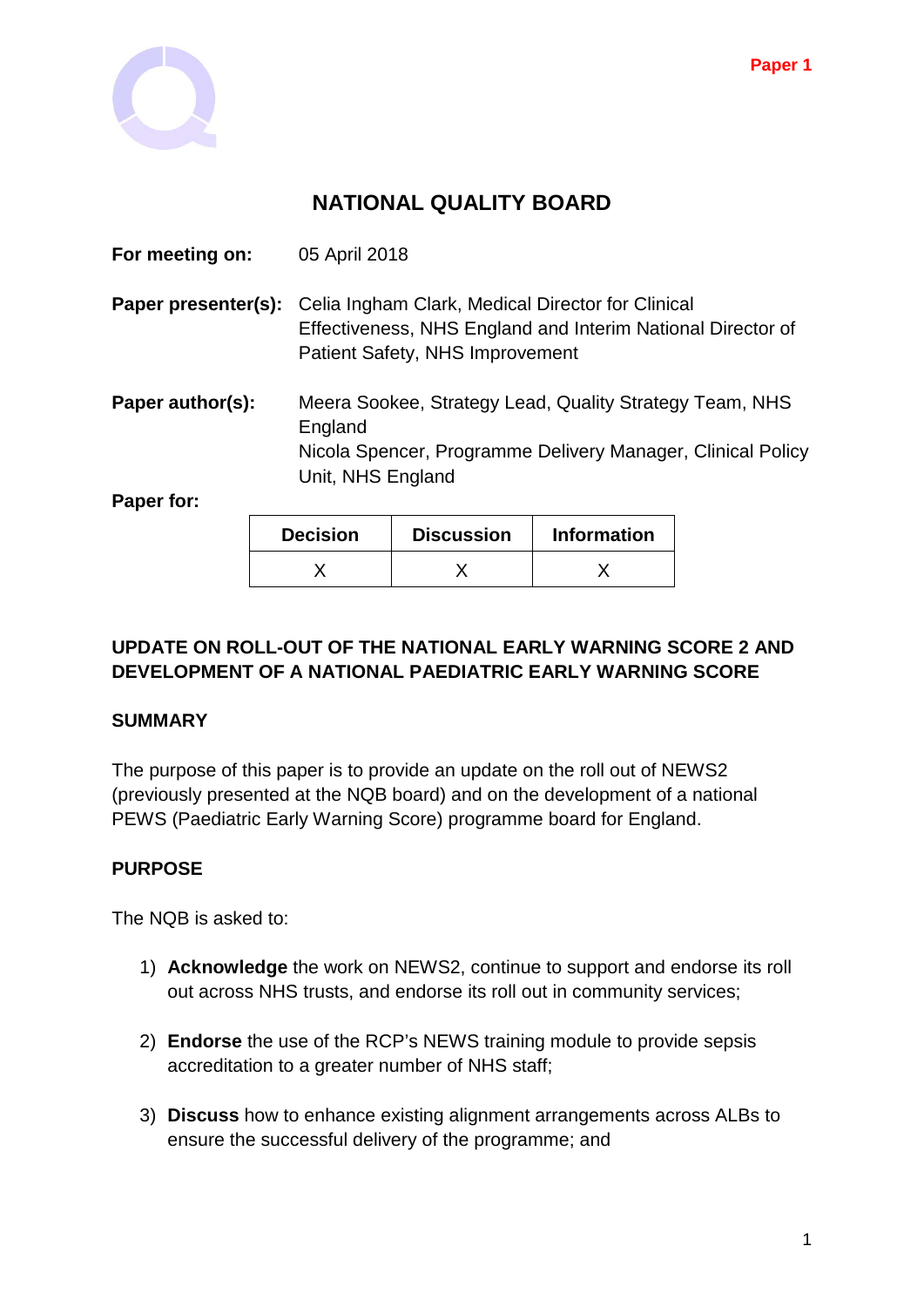

4) **Acknowledge and support** early work on the development of a national PEWS board for England.

## **ALB Involvement in development and sign-off of paper:**

| England | <b>Care Quality</b> | <b>NHS</b>         | <b>NHS</b>                      |
|---------|---------------------|--------------------|---------------------------------|
|         | Commission          | <b>Improvement</b> | <b>Health Education England</b> |
|         |                     |                    |                                 |

| 戀<br><b>Public Health</b><br>England | NICE National Institute for<br>NICE Health and Care Excellence | <b>NHS</b><br><b>Digital</b> | 戀<br>Department<br>of Health |
|--------------------------------------|----------------------------------------------------------------|------------------------------|------------------------------|
|                                      |                                                                |                              |                              |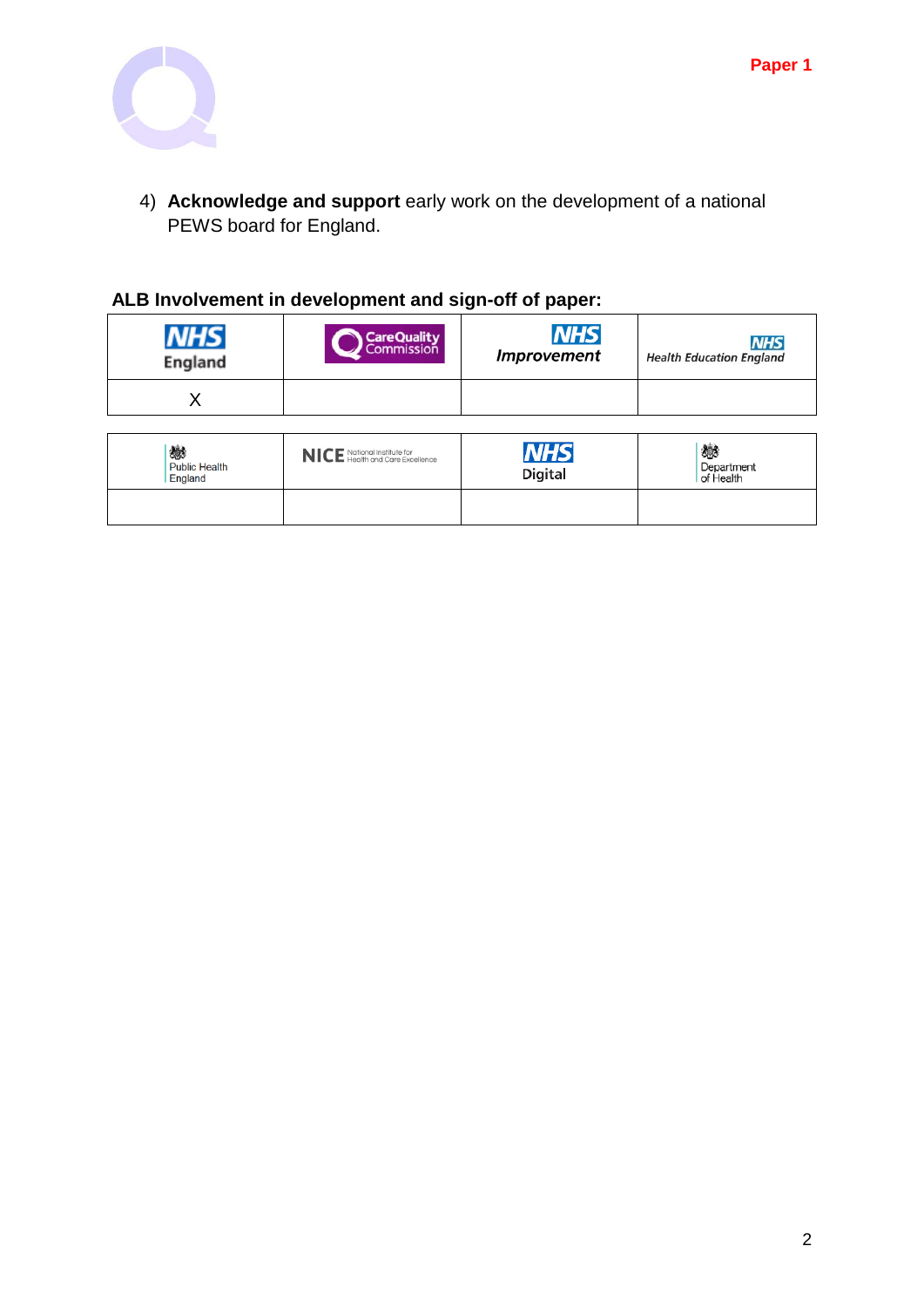

### **UPDATE ON ROLL-OUT OF THE NATIONAL EARLY WARNING SCORE 2 AND DEVELOPMENT OF A NATIONAL PAEDIATRIC EARLY WARNING SCORE**

#### **1. Summary**

1.1 The purpose of this paper is to provide an update on the roll out of NEWS2 and on the development of a national PEWS programme board for England. Since NEWS2 was last brought to the NQB, a nationwide roll-out is underway for use in emergency departments and in ambulance services. NEWS2 is also being trialled for use in community settings. In addition, a programme board has been established to look at paediatric early warning scores (PEWS). The board, led by RCPCH and supported by NHSE and NHSI, met for the first time in March 2018, with an aim to replicate the success of the cross system sepsis programme board but to specifically focus on children and young people.

#### **2. NEWS roll-out**

#### **Recap on the NQB endorsement of NEWS2**

2.1 In June 2017, a paper was shared with the NQB regarding the use of the National Early Warning Score (NEWS) in the assessment of acute deterioration – with special relevance to detecting sepsis. The paper informed the NQB of the updates to NEWS (termed NEWS2) and sought endorsement on the use of NEWS2 for deployment across the NHS. This would include primary and secondary care with an aim to support a reduction in hospital unwanted variation and to improved patient safety. Subsequently, the NQB confirmed its endorsement of NEWS2 for use in all hospital settings as the standard measure and strongly encouraged the evaluation (prospective ideally) of NEWS2 in primary care and ambulance services. A programme of work to roll-out NEWS2 is now underway.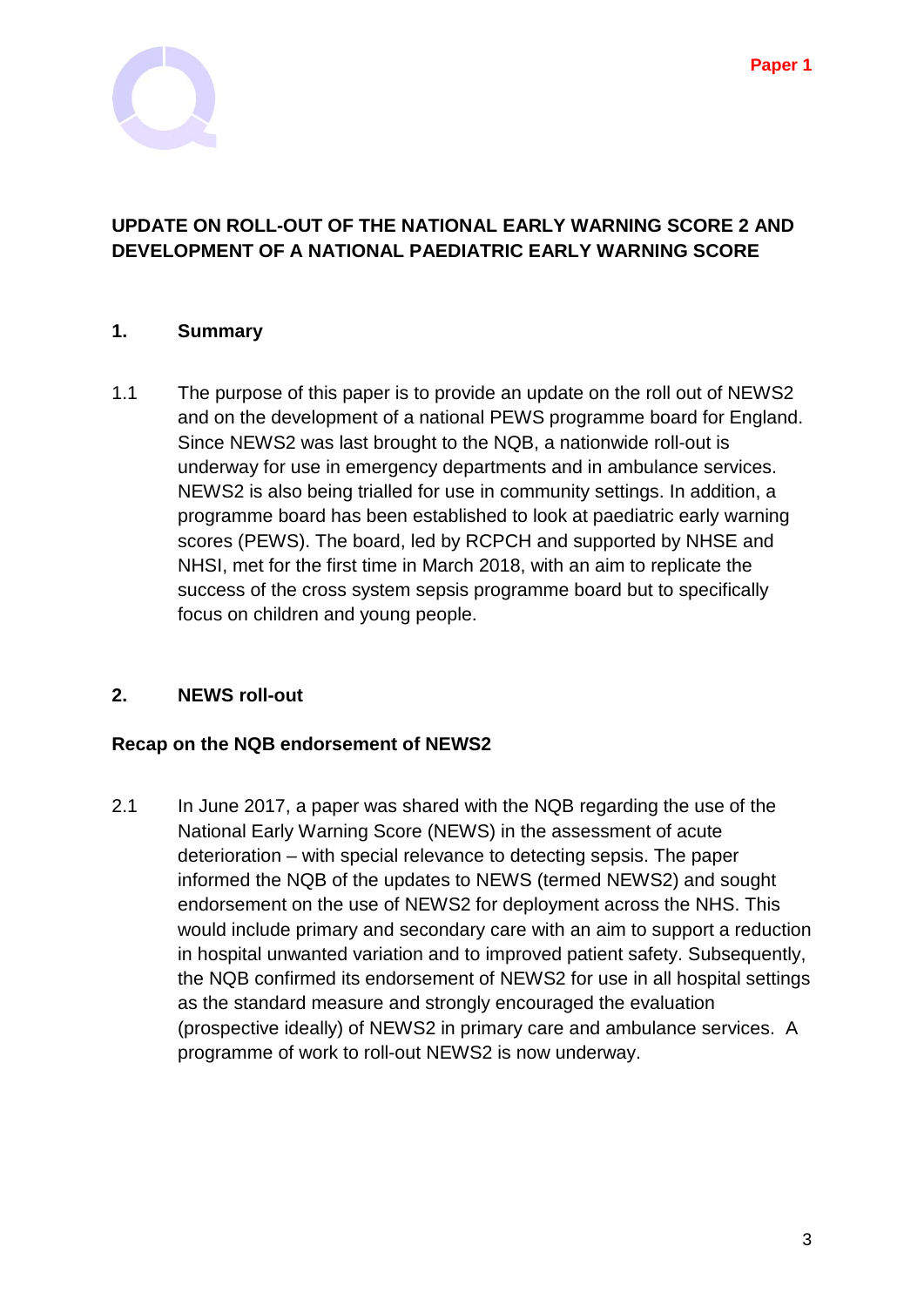

### **Progress since May 2017**

- 2.1.1 Since the NQB meeting, a second sepsis action plan was published to identify further actions to be undertaken to enable continuing improvements in sepsis care across England over the next year. This includes a commitment by the Sepsis Board to standardise the use of NEWS2 in the assessment of acute deterioration.
- 2.2 To oversee delivery of this action, a sub group of the Sepsis Board (NEWS2 Working Group) has been established to support roll out of NEWS2 in acute and ambulance trusts by 2019. The working group will also look to build an evidence base for rolling out NEWS2 in a community and primary care settings. As part of the working group delivery plan, a communication strategy has been developed to support NHS England to co-ordinate cross system communication activities related to delivering the NEWS2 ambition.
- 2.3 NHS Improvement via the Patient Safety Collaborative issued a survey to acute trusts to establish a baseline of the use of NEWS. The survey showed NEWS was being used in approximately 75% of acute trusts. A further survey to establish a baseline on the use of NEWS in ambulance trusts is due this month. In June this year the survey will be updated and reissued to trusts to ascertain a baseline of trusts using NEWS2.
- 2.4 The CQUIN indicators on sepsis and antimicrobial resistance (AMR) have been combined into a single indicator focussed on reducing the impact of serious infections. The latest indicator narrative (2a) has been revised to incorporate an expectation around the transition from NEWS to NEWS2.
- 2.5 The CCG Improvement Assessment Framework (IAF) indicator on sepsis was published in November 2017. The indicator is intended to encourage CCGs to develop and potentially fund a strategy to raise awareness of sepsis and the use of NEWS amongst healthcare practitioners in health services they commission. Analysis of this date will be published in April 2018 and will be reviewed by the Board. The indicator will be updated this year to include the transition to NEWS2.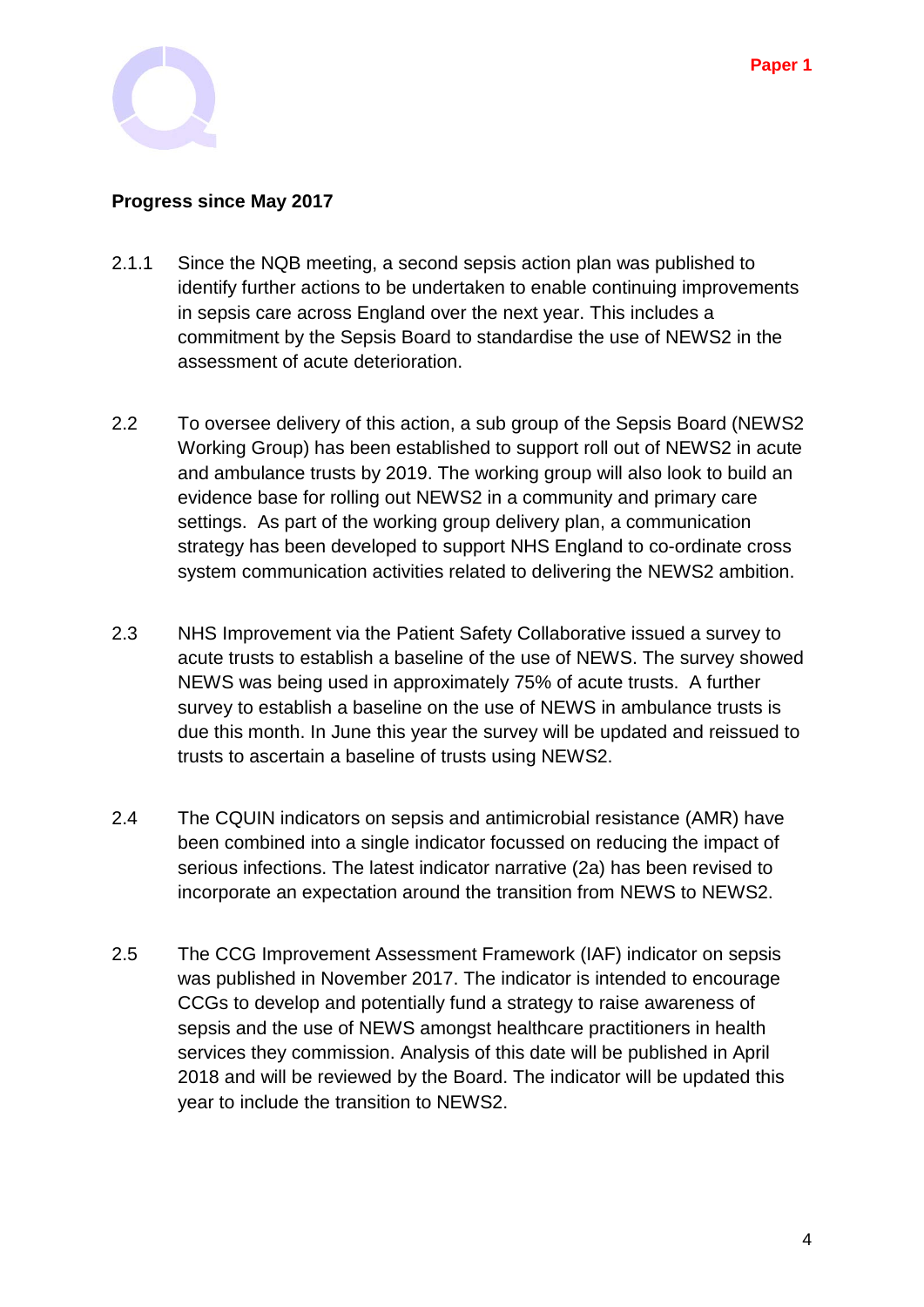

2.6 NHS England is working with NHS Improvement and the Royal College of Physicians to issue a national patient safety alert (NPSA) to trusts to raise the profile about the move to NEWS2 and set trusts actions in relation to the transition. This includes bringing the alert to the attention of all those with a leadership role; identifying a NEWS2 champion to act as the main contact with NHS England and become part of a network; identifying or establishing a new board reporting committee to plan the adoption of NEWS2 and identifying actions required to ensure, by March 2019, there is trust-wide adoption. The NPSA also outlines a 12 month support offer from NHSE which includes the establishment of a virtual community network of NEWS2 champions, who will receive regular bulletins and information on the latest training; including opportunities to share challenges and best practice via regular webinars; and be given access to resources via an online repository.

#### **Further plans**

- 2.7 The next steps to support NEWS2 roll out include:
	- Exploring the uptake and accessibility of education and training around NEWS2 for clinicians;
	- Establishing a programme of support for the NEWS2 champions network;
	- Piloting a digital app developed to support NEWS2 roll out in the community;
	- Identifying and sharing best practice to support NEWS2 roll out in the community;
	- Developing an evidence base to support the roll out of NEWS2 in the community; and
	- A national programme of cross-system communications activities to drive delivery of the NEWS2 ambitions.

#### **3. Setting up the PEWS programme board**

3.1 The first national PEWS (Paediatric Early Warning Score) programme board was held on 8<sup>th</sup> March 2018. This was led by the Royal College of Paediatrics and Child Health (RCPCH) with support from NHS England and